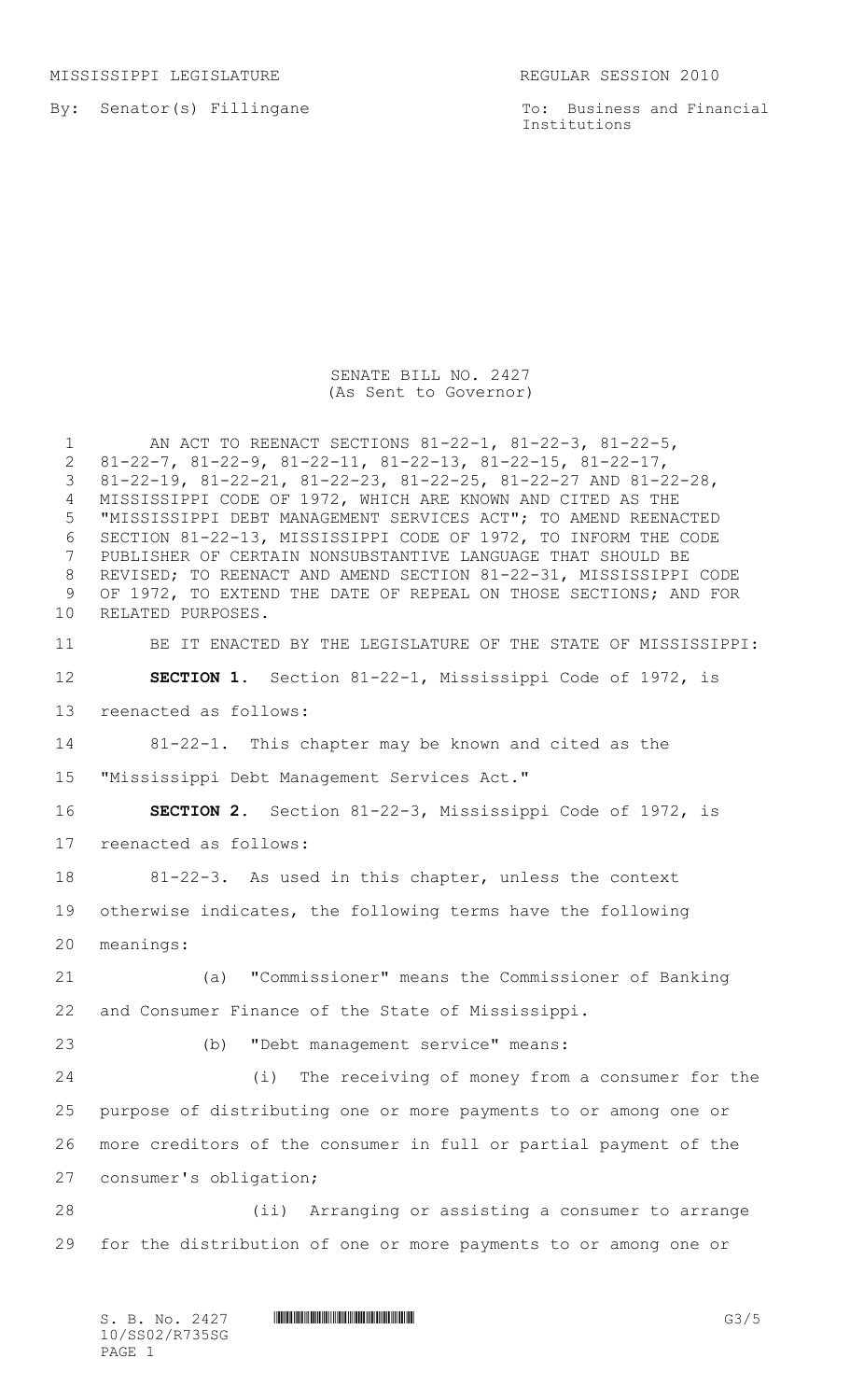more creditors of the consumer in full or partial payment of the consumer's obligation;

 (iii) Exercising control, directly or indirectly, or arranging for the exercise of control over funds of the consumer for the purpose of distributing payments to or among one or more creditors of the consumer;

 (iv) Acting or offering to act as an intermediary between a consumer and one or more creditors of the consumer for the purpose of adjusting, compromising, negotiating, settling, discharging or otherwise deferring, reducing or altering the terms of payment of the consumer's obligation; or

 (v) Improving or offering to improve a consumer's credit record, history or rating.

 (c) "Debt management service provider" means a person that provides or offers to provide to a consumer in this state any debt management services, in return for a fee or other consideration. "Debt management service provider" does not include:

 (i) Those situations involving debt adjusting incurred incidentally in the lawful practice of law in this state; (ii) Those situations involving credit report error correction services and situations covered under paragraph (b)(v) of this section when performed in the lawful practice of law in this state;

 (iii) Title insurers who adjust debts out of escrow funds only incidentally in the regular course of their principal business;

 (iv) Judicial officers or others acting under court orders; (v) Those situations involving debt adjusting

 incurred incidentally in connection with the lawful practice as a certified public accountant;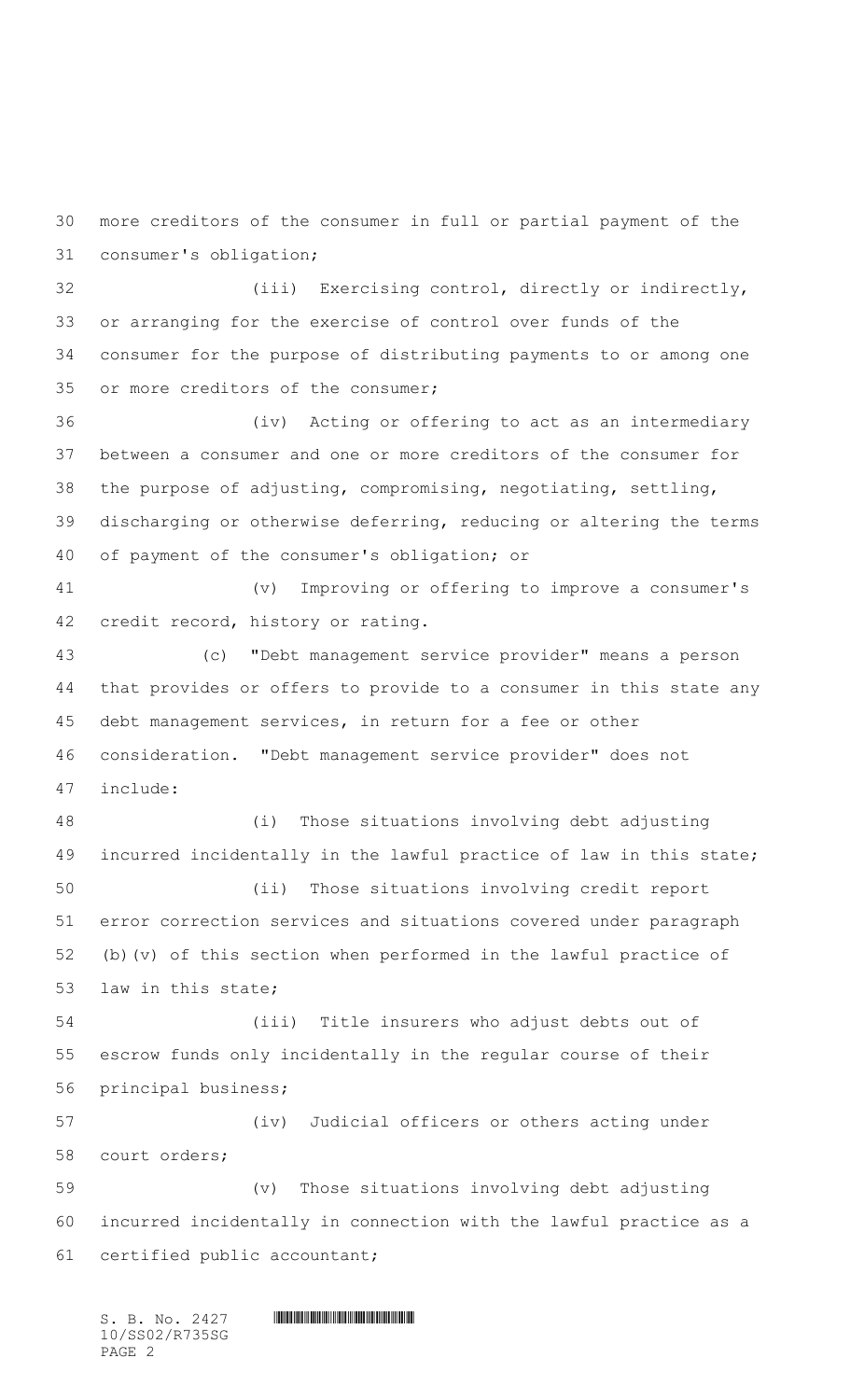$S. B. No. 2427$  **. Souther and assumption**  (vi) Bona fide trade or mercantile associations in the course of arranging adjustment of debts with business establishments; (vii) Employers who adjust debts for their employees; (viii) Any person who, at the request of a debtor, makes a loan to the debtor, and who, at the authorization of the debtor, acts as an adjuster of the debtor's debts solely in the disbursement of the proceeds of the loan, without compensation for the services rendered in adjusting the debts; 72 (ix) Any institution that is regulated, supervised or licensed by the department or any out-of-state institution that is insured by the Federal Deposit Insurance Corporation or the National Credit Union Administration; or (x) Licensed attorneys engaged in the lawful practice of law. (d) "Department" means the Department of Banking and Consumer Finance of the State of Mississippi. (e) "Fair share contribution" means voluntary contributions paid to the licensee by the creditor for collecting funds from clients pursuant to debt management services. (f) "Licensee" means a person or entity who is required to be licensed as a debt management service provider. (g) "Person" means an individual or an organization. (h) "Records" or "documents" means any item in hard copy or produced in a format of storage commonly described as electronic, imaged, magnetic, microphotographic or otherwise, and any reproduction so made shall have the same force and effect as the original thereof and be admitted in evidence equally with the original. (i) "Third-party payment processor" means any entity 93 that holds, or has access to, or can effectuate possession of, by any means, the monies of a licensee's debtors, or distributes, or

10/SS02/R735SG PAGE 3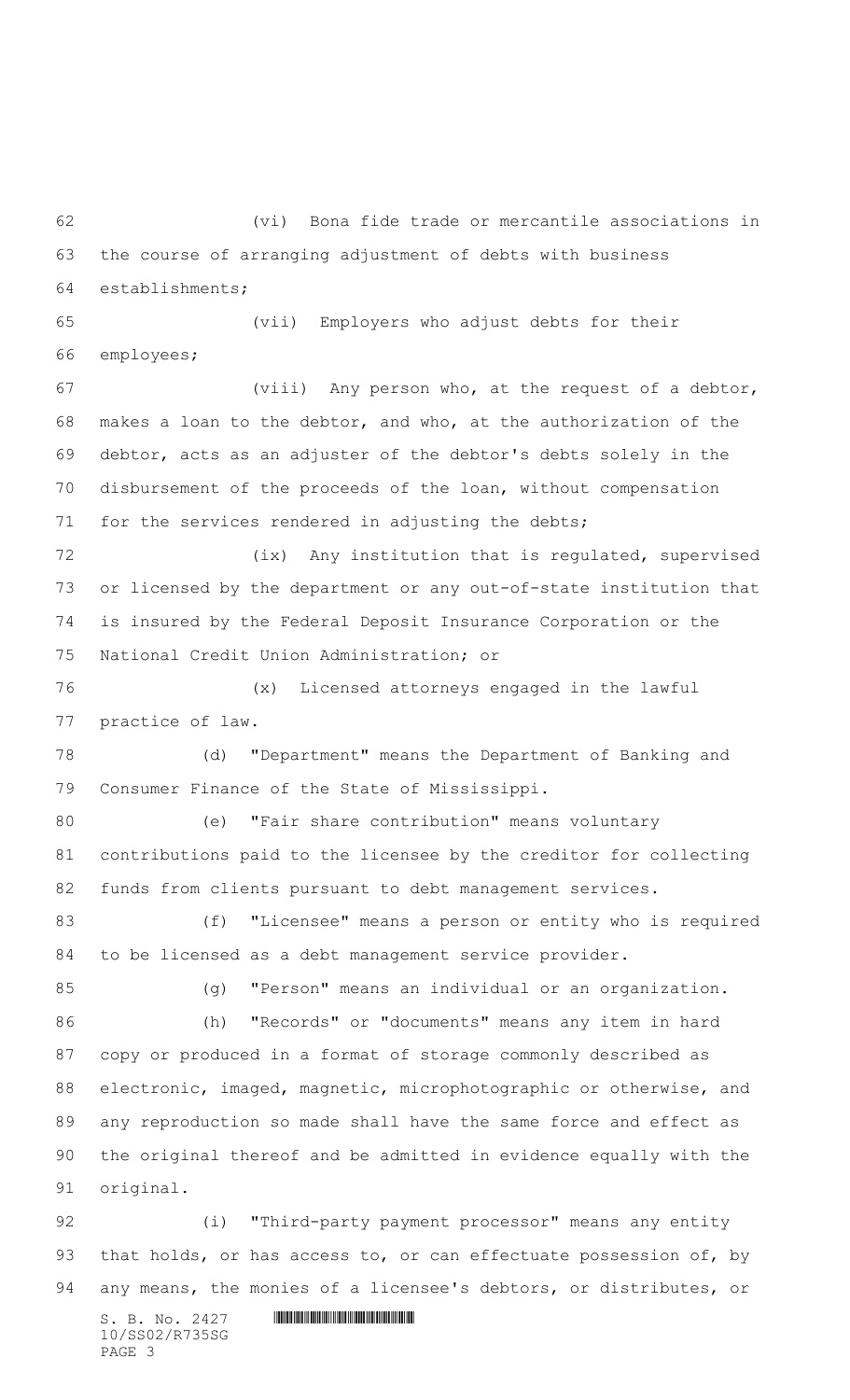is in the chain or distribution of such monies, to the creditors of such debtors, pursuant to an agreement or contract with the licensee. This term shall not include entities that solely provide the electronic routing and settlement of financial transactions and their sponsoring banks.

 **SECTION 3.** Section 81-22-5, Mississippi Code of 1972, is reenacted as follows:

 81-22-5. (1) **Licensure and relicensure.** No person or entity may act as a debt management service provider with respect to consumers who are residents of this state without a license issued under this chapter. The license application must be in a form prescribed by the commissioner. The commissioner may refuse the application if it contains erroneous or incomplete information. A license may not be issued unless the commissioner, upon investigation, finds that the financial soundness and responsibility, insurance coverage, consumer education programs and services component, character and fitness of the applicant and, when applicable, its partners, officers or directors, warrant belief that the business will be operated honestly and fairly within the purposes of this chapter. Each license shall remain in full force and effect until relinquished, suspended, revoked or expired. With each initial application for a license, the applicant shall pay to the commissioner a license fee of Seven Hundred Fifty Dollars (\$750.00), and on or before December 31 of each year thereafter, an annual renewal fee of Four Hundred Seventy-five Dollars (\$475.00). If the annual renewal fee remains unpaid after December 31, the license shall expire. If any person engages in business as provided for in this chapter without paying the license fee provided for in this subsection before beginning business or before the expiration of the person's current license, as the case may be, then the person shall be liable for the full amount of the license fee, plus a penalty in an amount not to exceed Twenty-five Dollars (\$25.00) for each day that the person

10/SS02/R735SG PAGE 4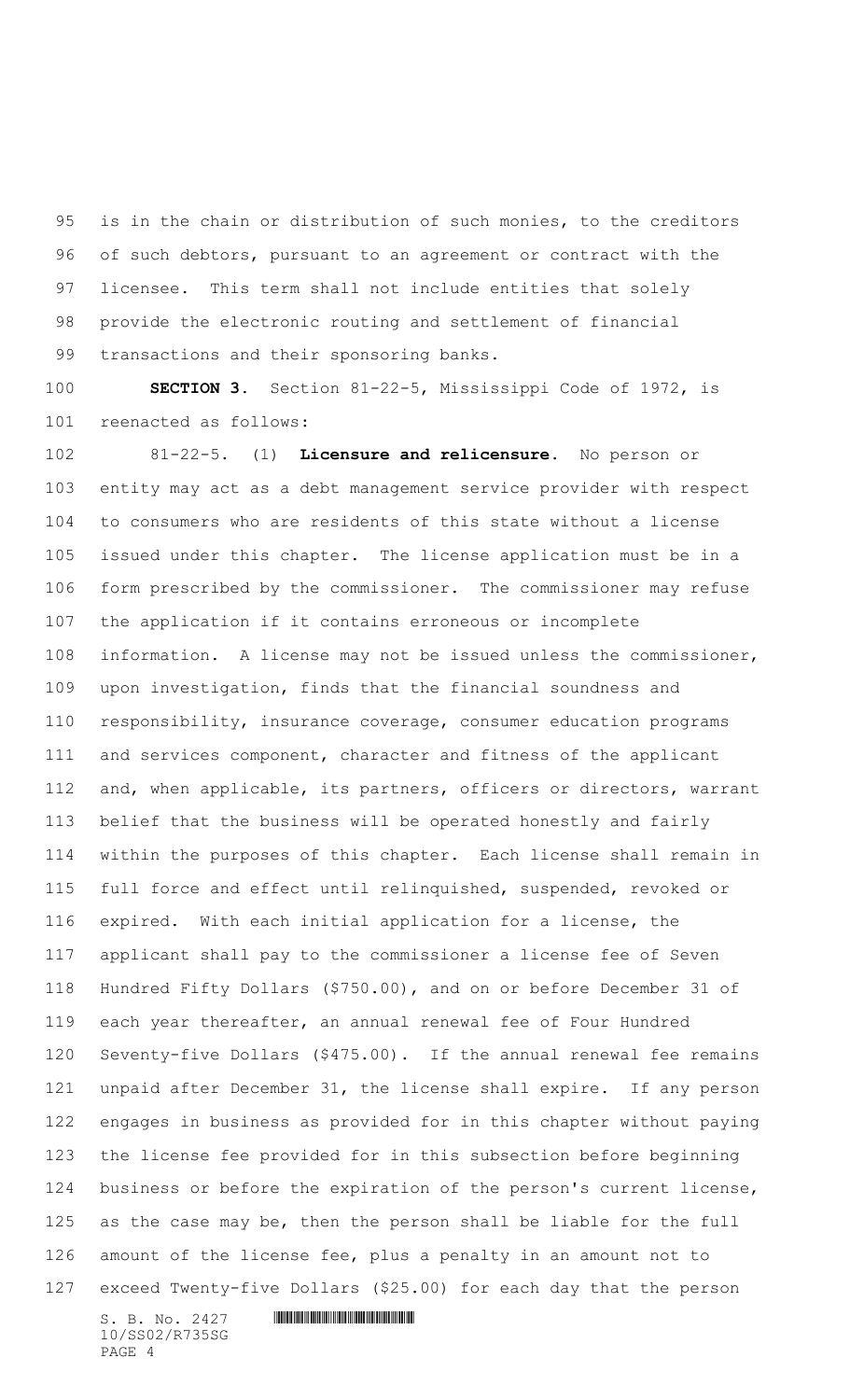has engaged in such business without a license or after the expiration of a license. All licensing fees and penalties shall 130 be paid into the Consumer Finance Fund of the department.

 (2) **Action on registration application.** The commissioner shall take action on an application within thirty (30) days after the commissioner has accepted the application as complete. Upon written request, the applicant is entitled to a hearing on the question of the applicant's qualifications for license if the commissioner has notified the applicant in writing that the application has been denied or the commissioner has not issued a license within thirty (30) days after the application for the license was accepted as complete by the commissioner. A request for a hearing may not be made more than sixty (60) days after the application was accepted as complete or the commissioner has mailed a written notice to the applicant stating that the application has been denied and stating the reasons for the denial of the application.

 **SECTION 4.** Section 81-22-7, Mississippi Code of 1972, is reenacted as follows:

 81-22-7. To be eligible for a license, an applicant shall file with the commissioner a bond with good security in the penal sum of Fifty Thousand Dollars (\$50,000.00), payable to the State of Mississippi for the faithful performance by the licensee of the duties and obligations pertaining to the business so licensed and the prompt payment of any judgment that may be recovered against the licensee on account of charges or other claims arising directly or collectively from any violation of the provisions of this chapter. The applicant may file, in lieu of the bond, cash, a certificate of deposit or government bonds in the amount of Fifty Thousand Dollars (\$50,000.00). Those deposits shall be filed with the commissioner and are subject to the same terms and conditions as are provided for in the surety bond required in this

10/SS02/R735SG PAGE 5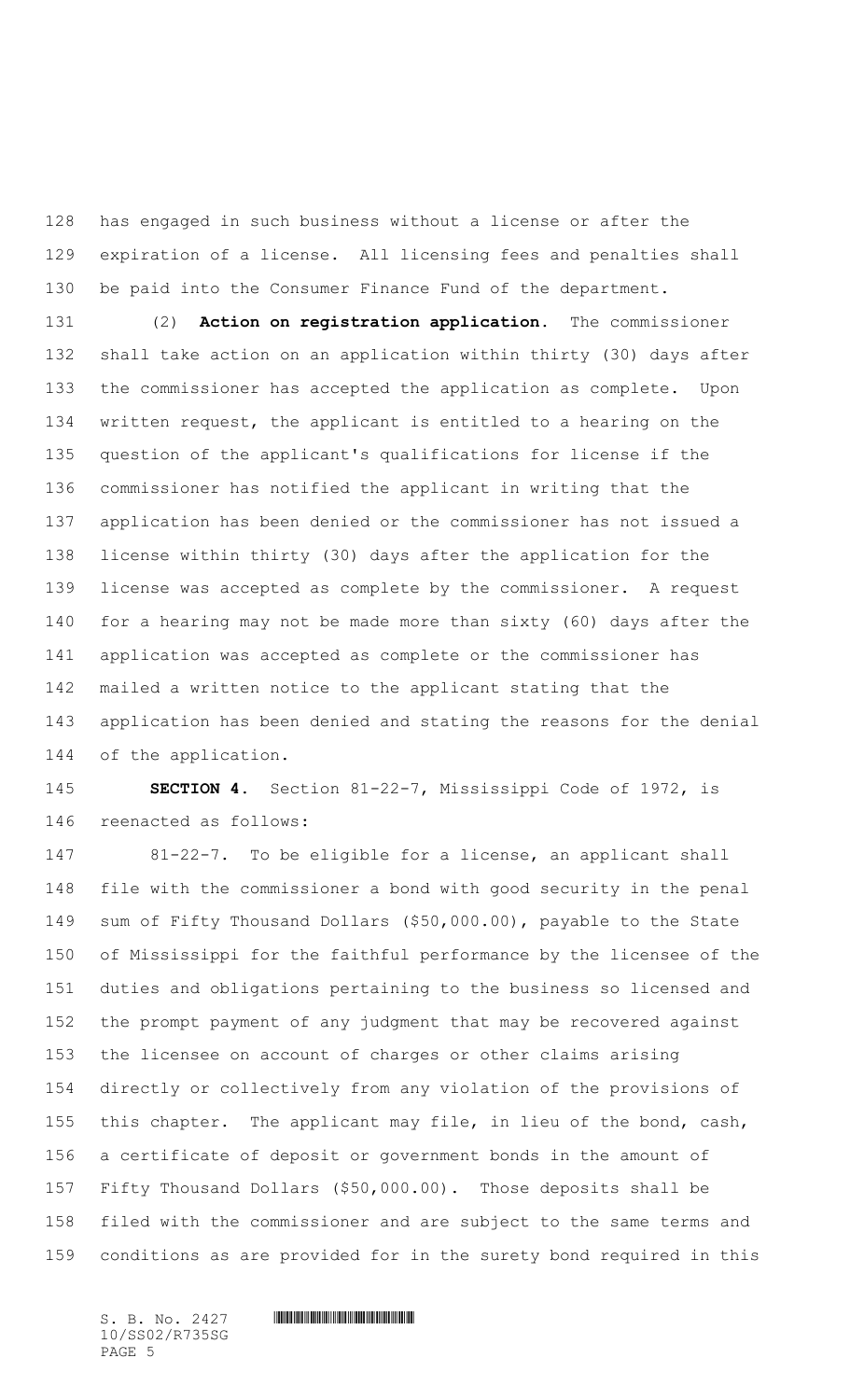paragraph. Any interest or earnings on those deposits are payable to the depositor.

 **SECTION 5.** Section 81-22-9, Mississippi Code of 1972, is reenacted as follows:

 81-22-9. (1) **Funds deposited in escrow account.** The debt management service provider shall deposit, within two (2) business days of receipt, all funds received from or on behalf of a consumer for payment to a creditor or creditors in a federally insured escrow account for the benefit of the consumer in a supervised financial organization. Any escrow account established to receive consumer funds is free from trustee process and unavailable to creditors of the debt management service provider.

 (2) **Requirements for handling of funds.** The debt management service provider shall:

 (a) Maintain separate records of account for each consumer receiving debt management services;

 (b) Remit funds received from or on behalf of a consumer to the consumer's creditor or creditors within fifteen (15) business days of receipt of the funds; and

 (c) Correct or remedy any misdirected payments resulting from an error by the debt management service provider and reimburse the consumer for any actual costs or fees imposed by a creditor as a result of such misdirection.

 (3) **Commingling of funds.** The debt management service provider may not commingle escrow accounts established for the benefit of consumers with any operating accounts of the debt management service provider.

 **SECTION 6.** Section 81-22-11, Mississippi Code of 1972, is reenacted as follows:

 81-22-11. (1) **Written agreement.** A debt management service provider may not perform debt management services for a consumer unless the consumer and the debt management service provider first have executed a written agreement with regard to the debt

10/SS02/R735SG PAGE 6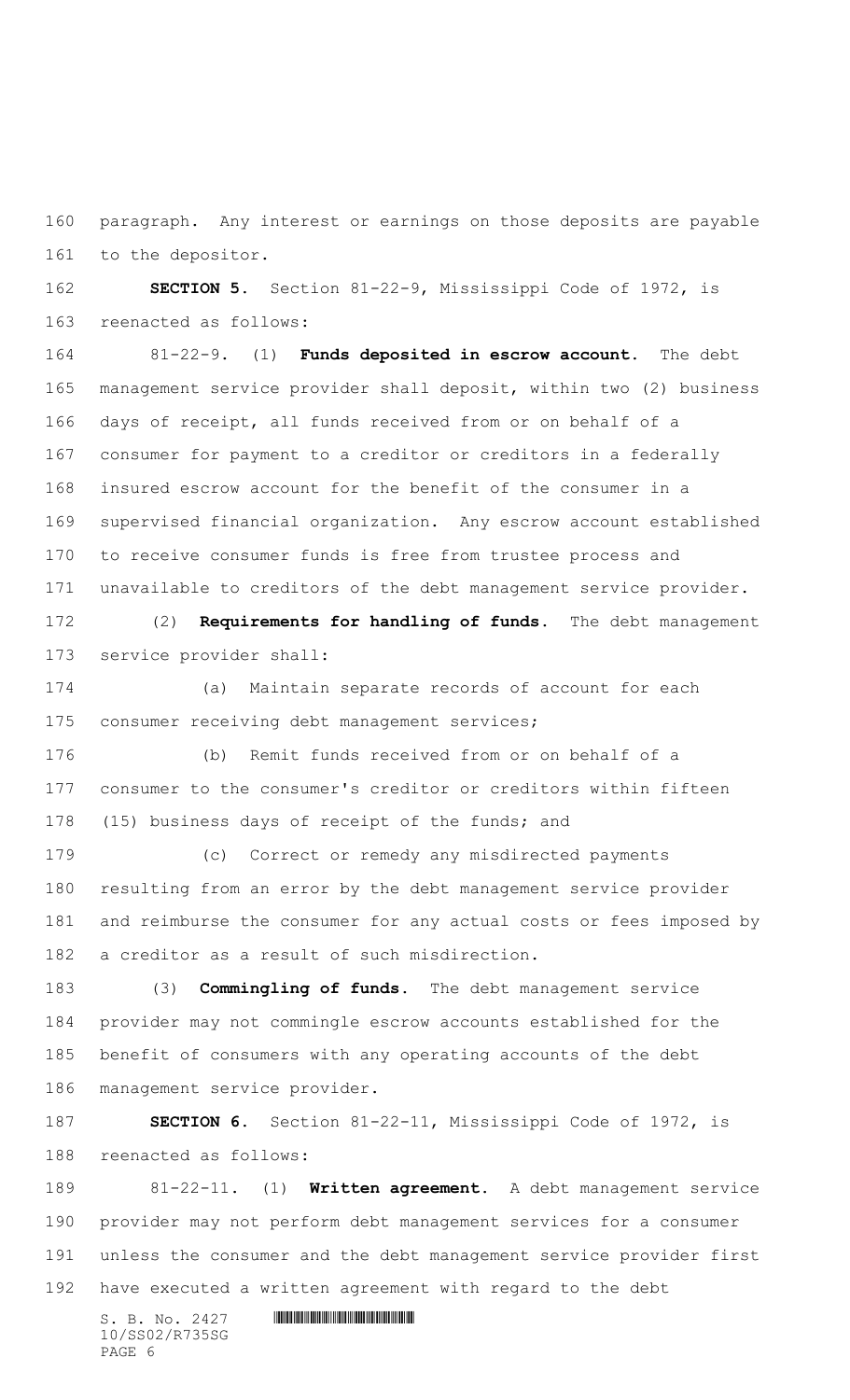management services to be provided. A copy of the completed agreement must be given to the consumer.

 (2) **Required provisions.** Each agreement between a consumer and a debt management service provider must be dated and signed by the consumer and must include the following:

 (a) The name and address of the consumer and the debt management service provider;

 (b) A full description of the services to be performed for the consumer, any fees to be charged to the consumer for those services and any contributions, fees or charges the consumer has agreed to make or pay to the debt management service provider;

 (c) Disclosure of the existence of the surety bond on file with the commissioner under Section 81-22-7 and a notice that the consumer may contact the Department of Banking and Consumer Finance at P.O. Box 23729, Jackson, MS 39225-3729 or 1-800-844-2499 with any questions or complaints regarding the debt

management service provider;

 (d) The identification of the federally insured institution where funds remitted by a consumer for payment to one 212 or more creditors will be held;

 (e) The right of a party to cancel the agreement by providing a written notice of cancellation to the other party;

 (f) A complete list of the consumer's obligations that are subject to the agreement and the names and addresses of the creditors holding those obligations;

 (g) A full description and schedule of the periodic amounts to be remitted to the debt management service provider for payment to the consumer's creditor or creditors and the amounts to 221 be remitted to each creditor;

 $S. B. No. 2427$  **. Souther and assumption**  (h) A notice to the consumer that by executing the agreement the consumer authorizes the federally insured institution to disclose financial records relating to the escrow account in which the consumer's funds are held under Section

10/SS02/R735SG PAGE 7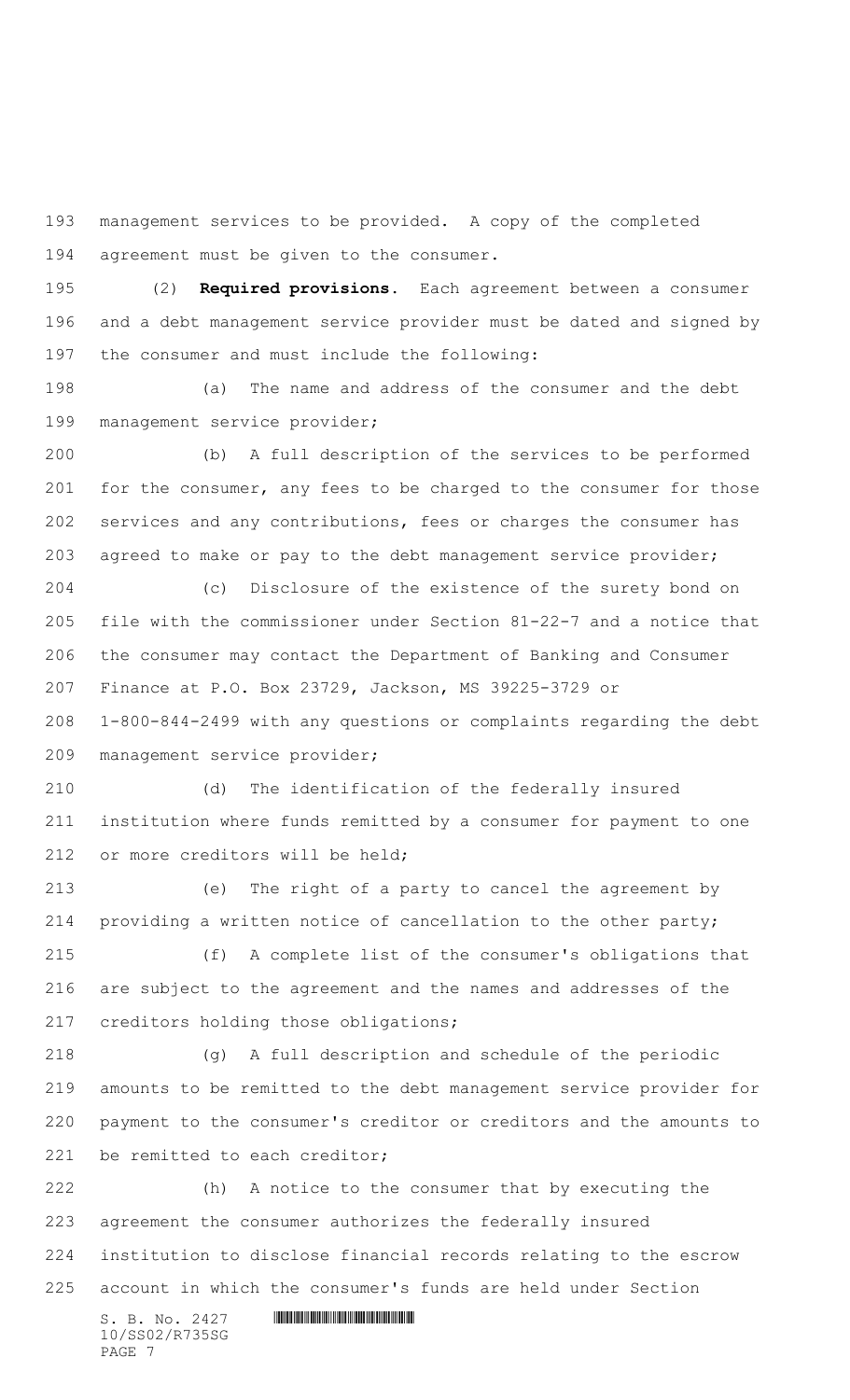81-22-9 to the commissioner during the course of any examination 227 of the debt management service provider by the commissioner; and (i) The following notice:

 **NOTICE TO CONSUMER:** Do not sign this agreement before you read it. You must be given a copy of this agreement.

 **SECTION 7.** Section 81-22-13, Mississippi Code of 1972, is reenacted and amended as follows:

 81-22-13. A debt service management provider may only charge a consumer the following fees for providing debt management services:

 (a) A maintenance fee not to exceed Thirty Dollars (\$30.00) per month after a consumer has received a free initial counseling session;

 (b) A one-time setup fee not to exceed Seventy-five Dollars (\$75.00);

 (c) A fee for obtaining the consumer's credit report not to exceed Fifteen Dollars (\$15.00) for an individual report or Twenty-five Dollars (\$25.00) for a joint report; **\* \* \***

 (d) A fee not to exceed Fifty Dollars (\$50.00) for educational courses/products that will assist the consumer in achieving financial stability. Products shall be educational in nature and may include, but not be limited to, the following topics: Home Buyer Education, Financial Literacy Education, and Credit Report Review. However, the consumer must be informed that those courses and products are not a mandatory condition to receive debt management services; and

 (e) A bankruptcy consultation fee, not to exceed Fifty Dollars (\$50.00) per consumer, may be charged by nonprofit credit counseling agencies approved by the U.S. Trustees pursuant to 11 USC Section 111.

 **SECTION 8.** Section 81-22-15, Mississippi Code of 1972, is reenacted as follows: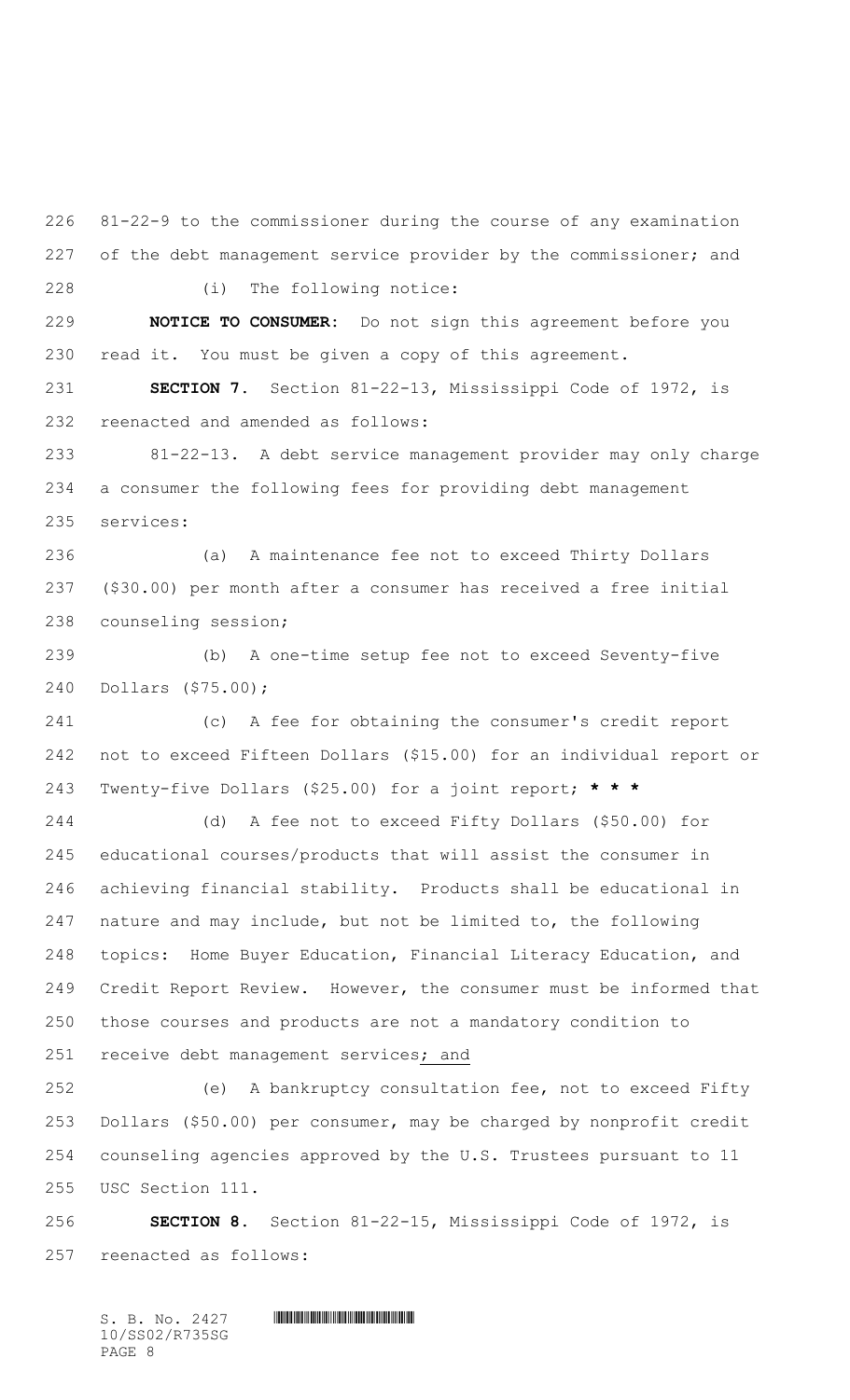81-22-15. (1) **Written reports to consumers.** A debt management service provider shall provide to each consumer receiving debt management services periodic written reports accounting for funds received from the consumer for payment to the consumer's creditor or creditors whose obligations are listed in the consumer's agreement with the debt management service provider and disbursements made to each such creditor on the consumer's behalf since the last report. The debt management service provider shall provide those reports to the consumer not less than once each calendar quarter.

 (2) **Maintenance of records.** Any person required to be licensed under this chapter shall maintain in its offices, or such other location as the department permits, the books, accounts and records necessary for the department to determine whether or not the person is complying with the provisions of this chapter and the rules and regulations adopted by the department under this chapter. These books, accounts and records shall be maintained apart and separate from any other business in which the person is involved. A debt management service provider shall maintain books and records for each consumer for whom it provides debt management services for six (6) years following the final transaction with the consumer.

 (3) **Verification of Payments to Creditors.** Licensees that participate in fair share contributions with creditors shall maintain records that reflect client accounts were credited for the full amount of any payments due and not the net amount as a result of a fair share contribution. Such records may consist of either a copy of the client's statement from the creditor or the licensee may send a monthly or quarterly statement to clients that reflect payments remitted to creditors.

 (4) Within fifteen (15) days of the occurrence of any of the following events, a licensee shall file a written report with the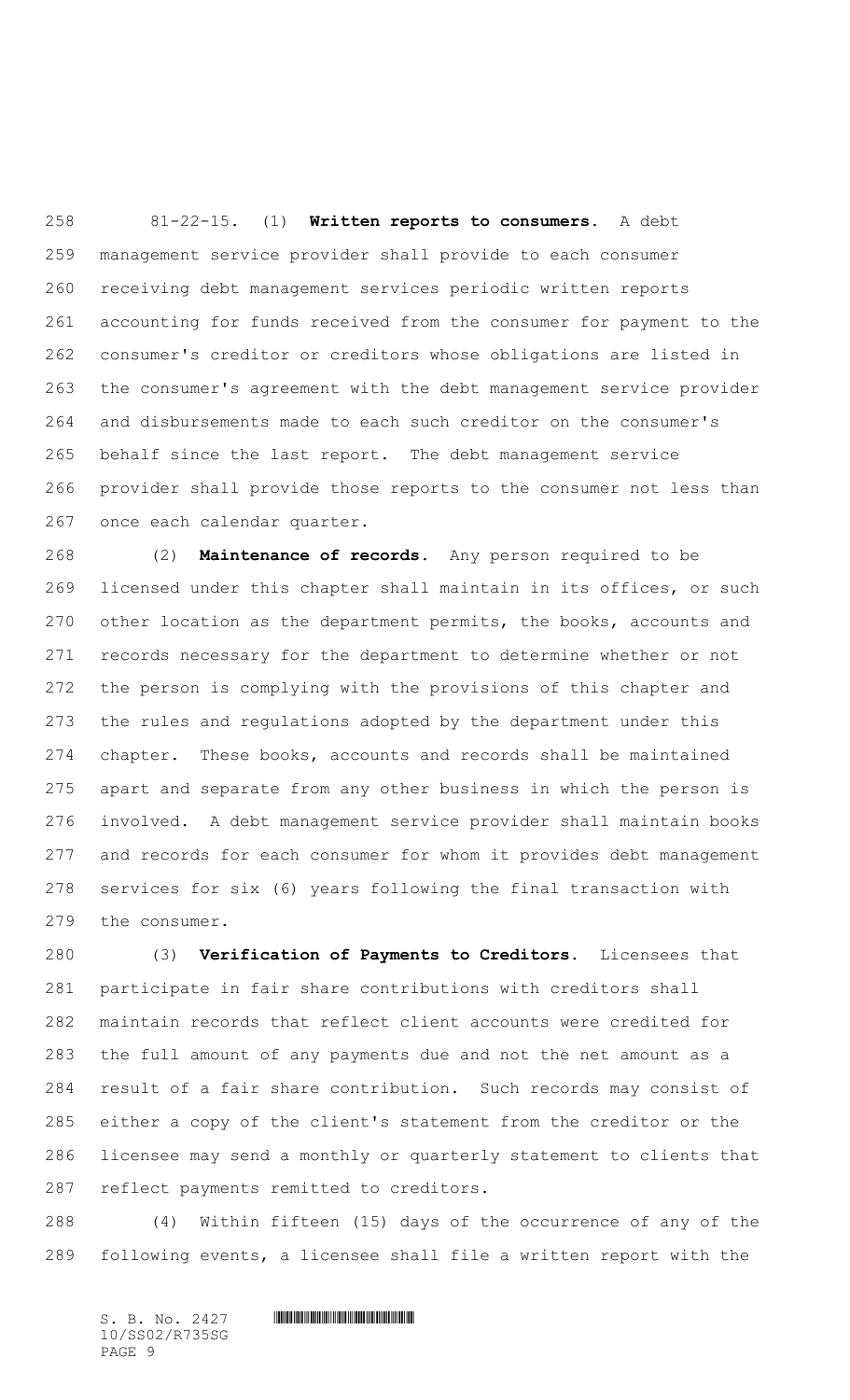commissioner describing the event and its expected impact on the activities on the licensee's business in this state: (a) The filing for bankruptcy or reorganization by the licensee; (b) The institution of revocation or suspension proceedings against the licensee by any state or governmental

authority; or

 (c) Any felony indictment or conviction of the licensee or any of its directors or principal officers.

 **SECTION 9.** Section 81-22-17, Mississippi Code of 1972, is reenacted as follows:

 81-22-17. The commissioner may exercise the following powers and functions:

 (a) **Complaint investigation.** The commissioner may receive and act on complaints, take action to obtain voluntary compliance with this chapter or refer cases to the Attorney General, who shall appear for and represent the commissioner in court.

 (b) **Rules.** The commissioner may adopt reasonable administrative regulations, not inconsistent with law, for the enforcement of this chapter.

 (c) **Examination of licensees.** To assure compliance with the provisions of this chapter, the department may examine the books and records of any licensee without notice during normal business hours. The commissioner shall charge the licensee an examination fee in an amount not less than Three Hundred Dollars (\$300.00) nor more than Six Hundred Dollars (\$600.00) for each office or location within the State of Mississippi, plus any actual expenses incurred while examining the licensee's records or books that are located outside the State of Mississippi. However, in no event shall a licensee be examined more than once in a two-year period unless for cause shown based upon consumer

10/SS02/R735SG PAGE 10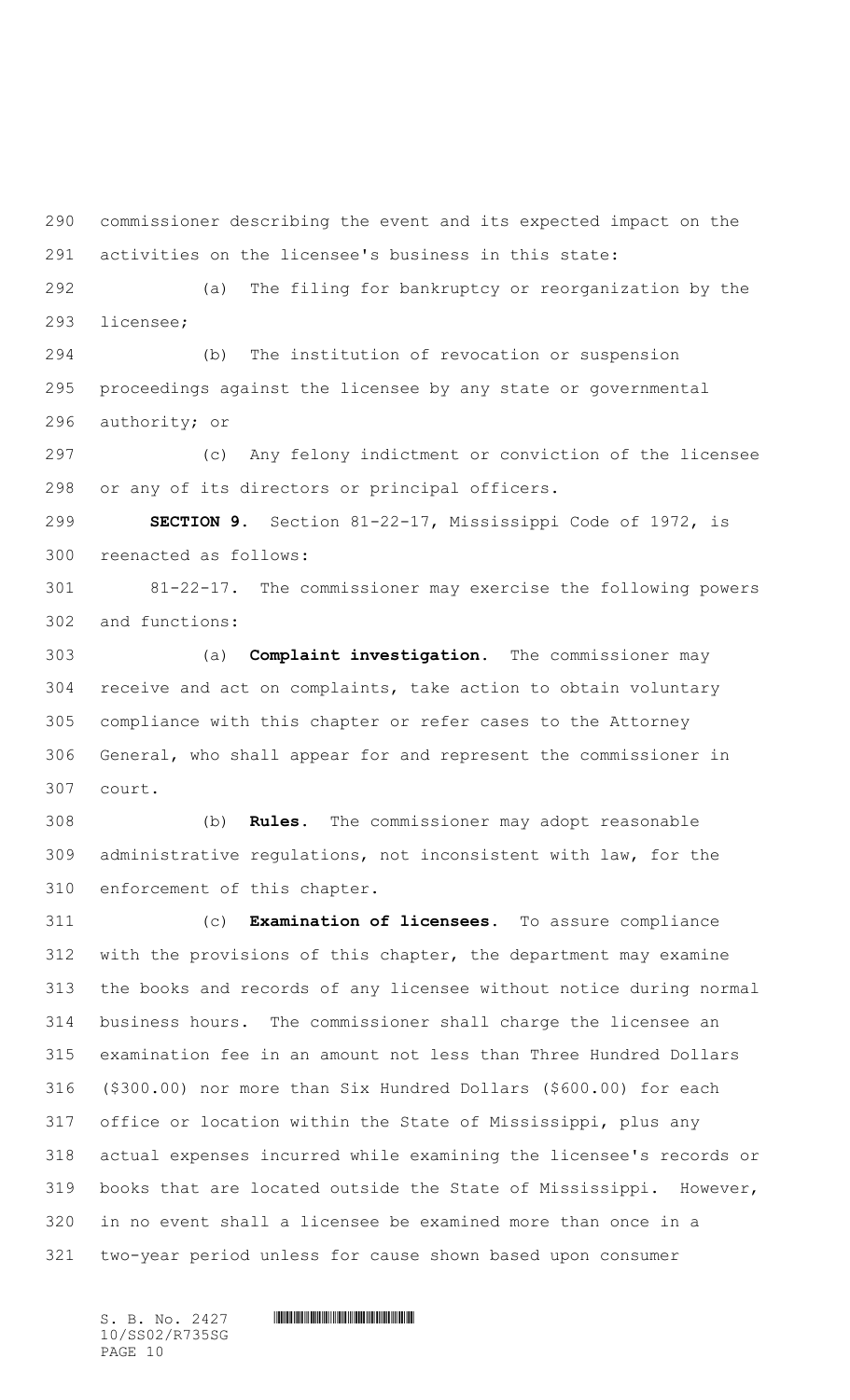complaint and/or other exigent reasons as determined by the commissioner.

 (d) **Examination of nonlicensees.** The department, its designated officers and employees, or its duly authorized representatives, for the purposes of discovering violations of this chapter and for the purpose of determining whether any person or individual reasonably suspected by the commissioner of conducting business that requires a license under this chapter, may investigate those persons and individuals and examine all relevant books, records and papers employed by those persons or individuals in the transaction of business, and may summon witnesses and examine them under oath concerning matters as to the business of those persons, or other such matters as may be relevant to the discovery of violations of this chapter, including, without limitation, the conduct of business without a license as required under this chapter. **SECTION 10.** Section 81-22-19, Mississippi Code of 1972, is reenacted as follows: 81-22-19. A debt management service provider may not: (a) **Purchase debt.** Purchase any debt or obligation of a consumer; (b) **Lend money.** Lend money or provide credit to any consumer; (c) **Mortgage interest.** Obtain a mortgage or other security interest in property of a consumer; (d) **Debt collector.** Operate as a debt collector in this state; or (e) **Negative amortization.** Structure an agreement for the consumer that, at the conclusion of the projected term for the consumer's participation in the debt management service agreement, would result in negative amortization of any of the consumer's obligations to creditors.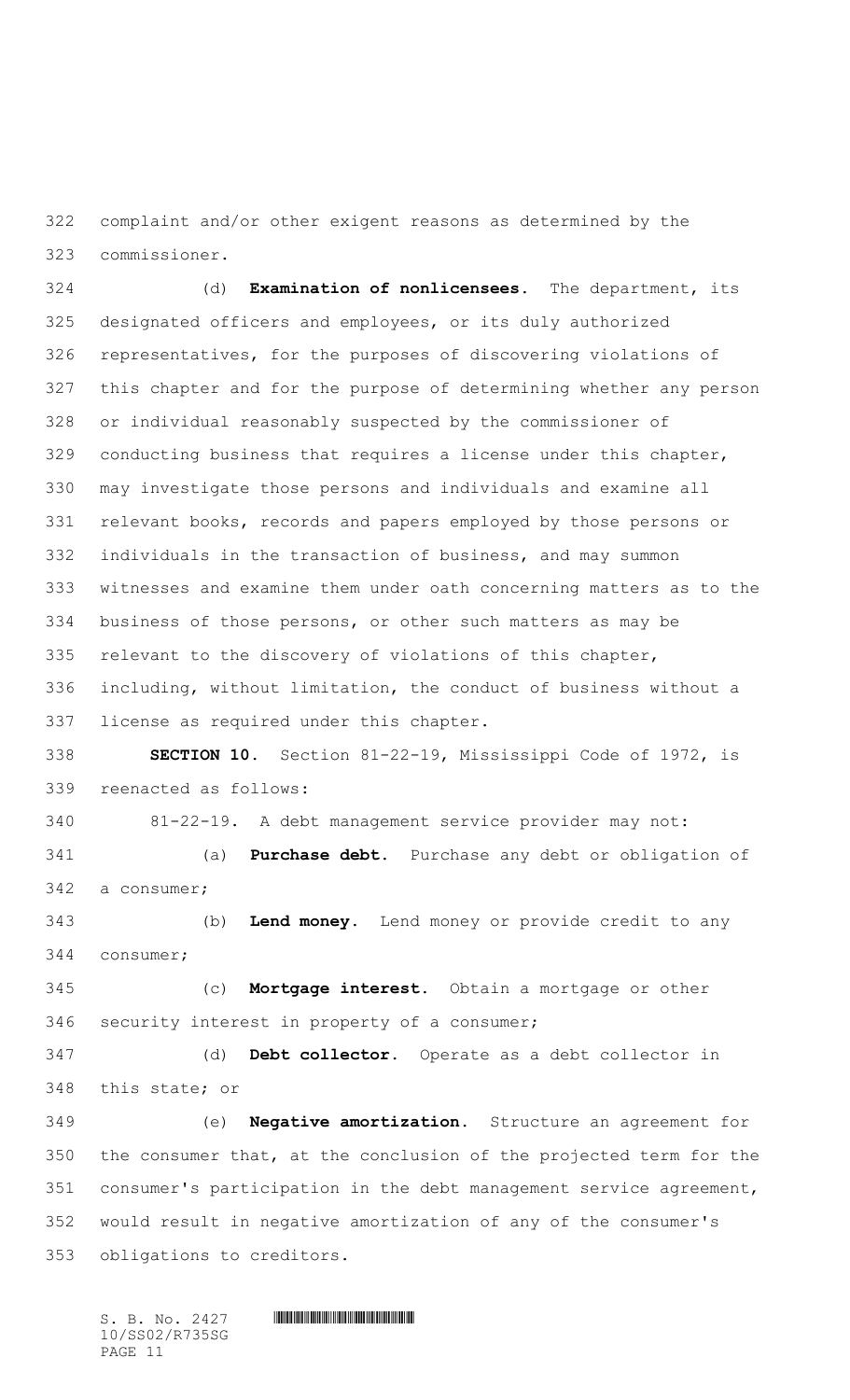**SECTION 11.** Section 81-22-21, Mississippi Code of 1972, is reenacted as follows:

 81-22-21. (1) **False advertising.** A debt management service provider may not engage in this state in false or misleading advertising concerning the terms and conditions of any services or assistance offered.

 (2) **Required words.** A debt management service provider may not advertise its services in Mississippi in any media disseminated primarily in this state, whether print or electronic, without the words "Licensed Debt Management Service Provider."

 (3) **Dissemination; no liability.** This section does not impose liability on the owner or personnel of any medium in which an advertisement appears or through which an advertisement is disseminated.

 **SECTION 12.** Section 81-22-23, Mississippi Code of 1972, is reenacted as follows:

 81-22-23. (1) **Violations; unfair, unconscionable or deceptive practices.** A debt management service provider that violates any provision of this chapter or any rule adopted by the commissioner, or that through any unfair, unconscionable or deceptive practice causes actual damage to a consumer is subject to enforcement action under subsection (2) of this section.

 (2) **Enforcement actions.** The following enforcement actions may be taken by the commissioner or an aggrieved consumer against a debt management service provider for violations of any provision of this chapter or any rule adopted under this chapter, or for unfair, unconscionable or deceptive practices that cause actual damage to a consumer:

 (a) When the commissioner has reasonable cause to believe that a person is violating any provision of this chapter, the commissioner, in addition to and without prejudice to the authority provided elsewhere in this chapter, may enter an order requiring the person to stop or to refrain from the violation.

10/SS02/R735SG PAGE 12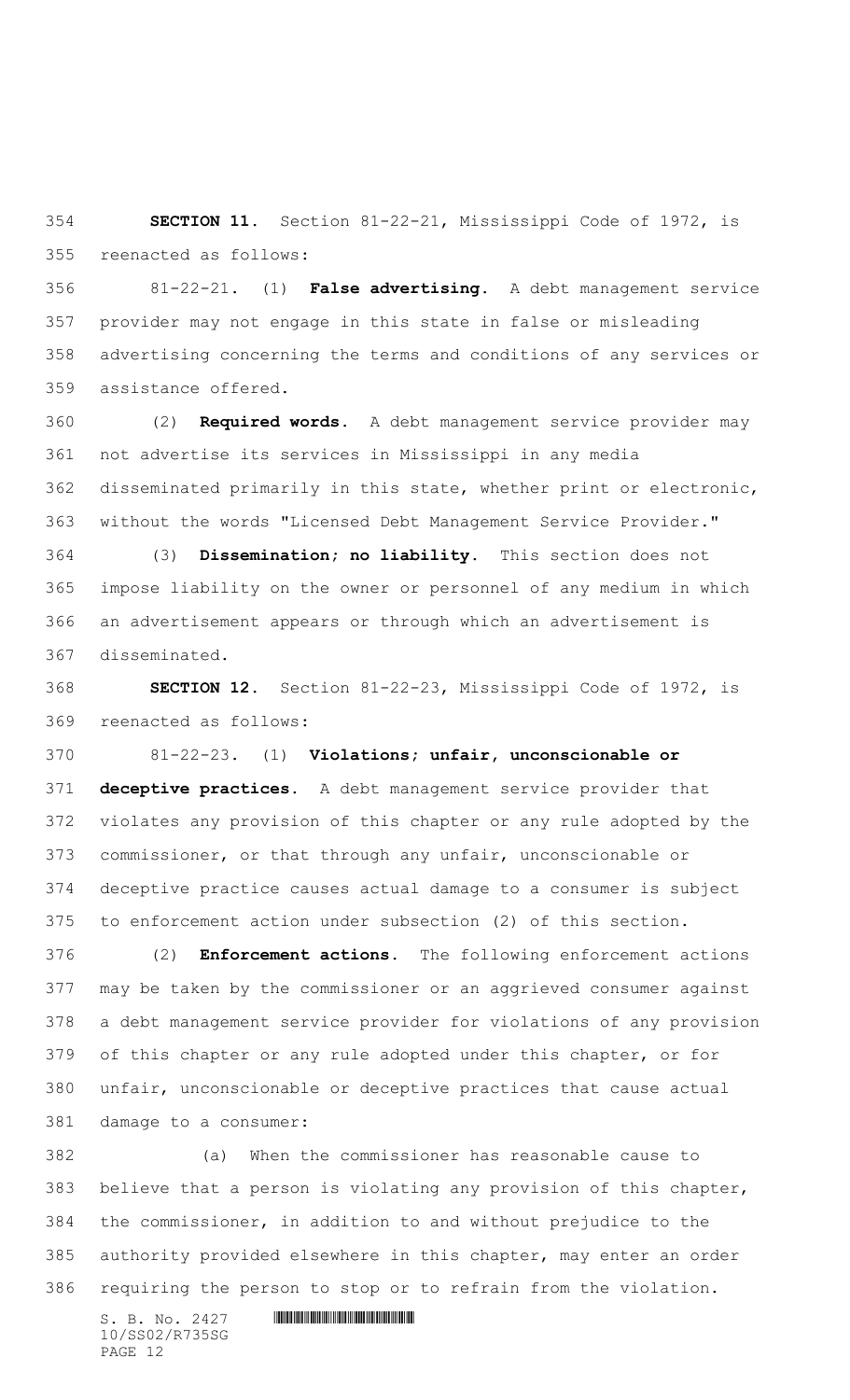The commissioner may sue in any chancery court of the state having jurisdiction and venue to enjoin the person from engaging in or continuing the violation or from doing any act in furtherance of the violation. In such an action, the court may enter an order or judgment awarding a preliminary or permanent injunction;

 (b) The commissioner may, after notice and hearing, impose a civil penalty against any licensee if the licensee, individual required to be registered, or employee is adjudged by the commissioner to be in violation of the provisions of this chapter. The civil penalty shall not exceed Five Hundred Dollars (\$500.00) per violation and shall be deposited into the Consumer Finance Fund of the department;

 (c) The state may enforce its rights under the surety bond as required in Section 81-22-7 as an available remedy for the collection of any civil penalties, criminal fines or costs of investigation and/or prosecution incurred;

 (d) A civil action by an aggrieved consumer in which that consumer has the right to recover actual damages from the debt management service provider in an amount determined by the court plus costs of the action together with reasonable attorney's fees; or

 (e) Revocation, suspension or nonrenewal of the debt management service provider's license under Section 81-22-25**.**

 **SECTION 13.** Section 81-22-25, Mississippi Code of 1972, is reenacted as follows:

 81-22-25. (1) **Suspension or revocation.** After notice and hearing, the commissioner may suspend or revoke a debt management service provider's license if the commissioner finds that one of the conditions of subsection (2) of this section is met.

 (2) **Conditions for suspension or revocation.** The following conditions are grounds for suspension or revocation of a registration: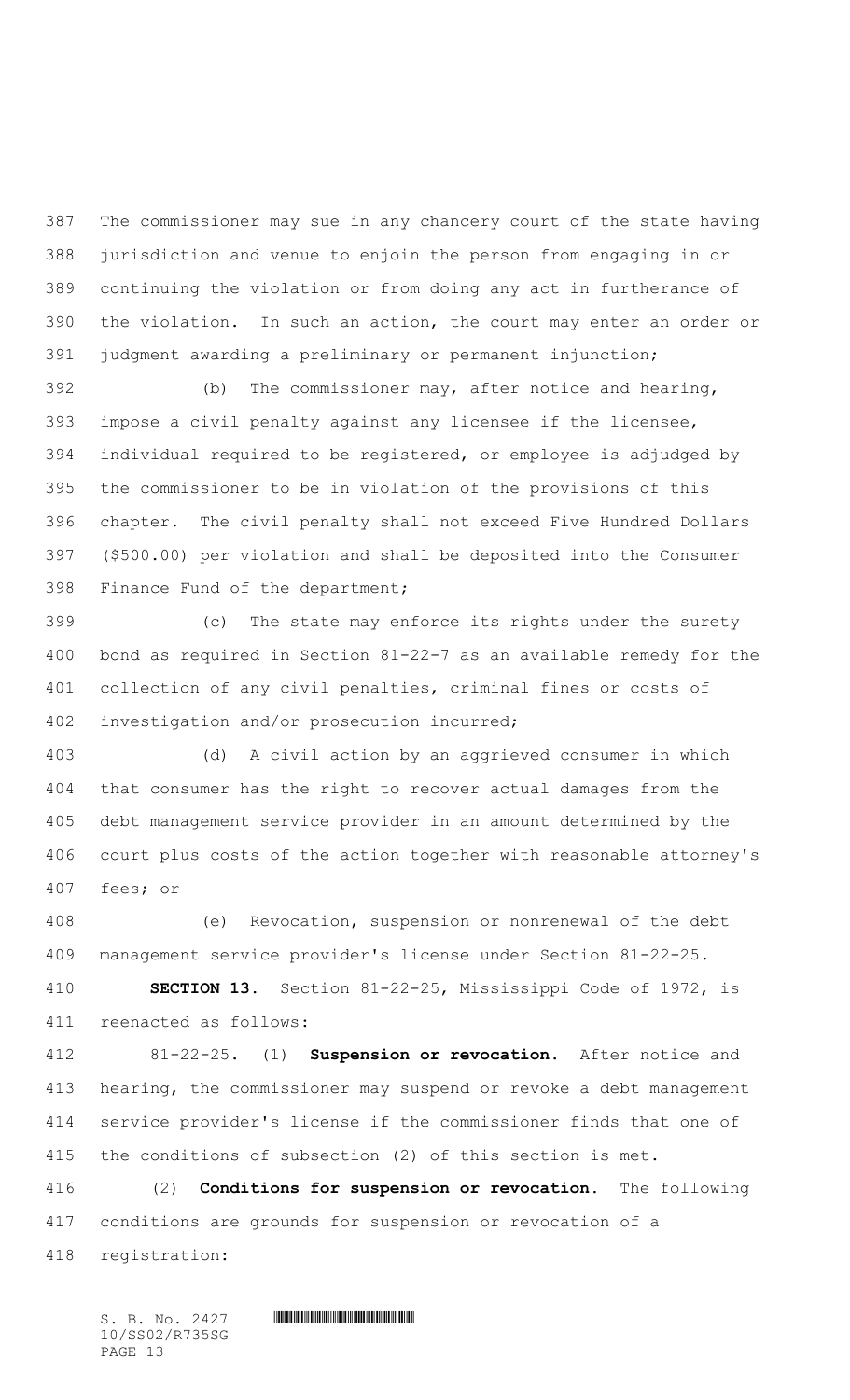(a) A fact or condition exists that, if it had existed at the time when the licensee applied for a license, would have 421 been grounds for denying the application; (b) The licensee knowingly violates a material provision of this chapter or rule or order validly adopted by the commissioner under authority of this chapter; (c) The licensee is insolvent; (d) The licensee refuses to permit the commissioner to make an examination authorized by this chapter; or (e) The licensee fails to respond within a reasonable time and in an appropriate manner to communications from the commissioner. **SECTION 14.** Section 81-22-27, Mississippi Code of 1972, is reenacted as follows: 81-22-27. The commissioner may employ the necessary full-time employees above the number of permanent full-time employees authorized for the department for the fiscal year 2003,

 to carry out and enforce the provisions of this chapter. The commissioner also may expend the necessary funds and equip and provide necessary travel expenses for those employees.

 **SECTION 15.** Section 81-22-28, Mississippi Code of 1972, is reenacted as follows:

 81-22-28. (1) If a licensee seeks to utilize a third-party 442 payment processor, to hold, have access to, effectuate possession of, by any means, or to distribute or be in the chain of distribution of the monies of another licensee's consumers, the licensee shall give the Department of Banking and Consumer Finance ten (10) days' written notice.

 (2) Such notice shall contain the name and address of the third-party payment processor, a description of the services, a copy of the agreement or contract between the licensee and the third-party payment processor and the highest daily amount of consumer funds to be held or transmitted. The third-party payment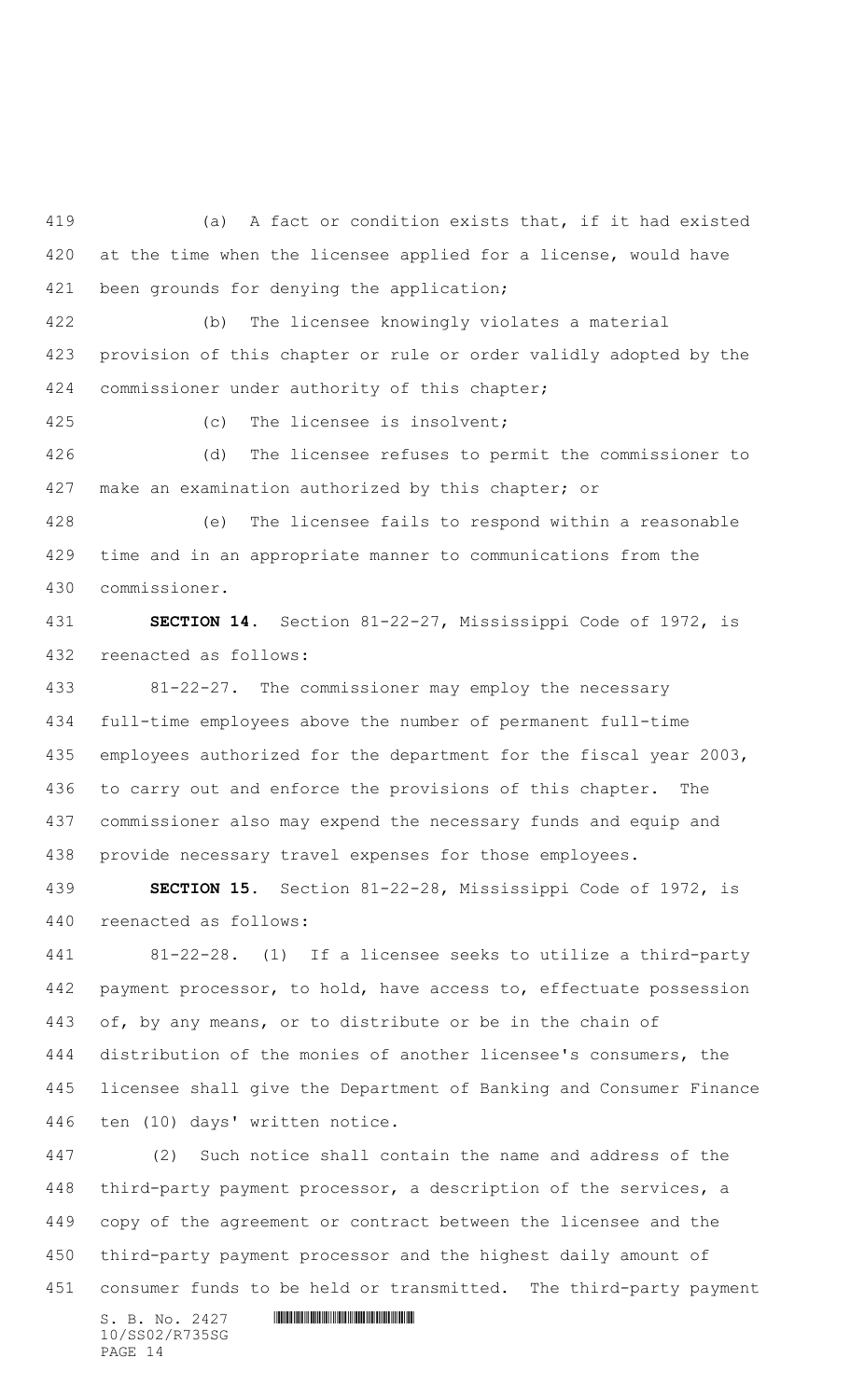processor shall submit to the department, upon request, the highest daily amount held or transmitted during the previous month.

 (3) Each third-party payment processor shall file with the commissioner a surety bond, issued by a bonding company or insurance company authorized to do business in the State of Mississippi, in the principal sum of Fifty Thousand Dollars (\$50,000.00) and in an additional principal sum of Fifty Thousand Dollars (\$50,000.00) for each additional licensee it contracts with, but in no event shall the bond be required to be in excess of One Hundred Fifty Thousand Dollars (\$150,000.00). In lieu of the surety bond, a third-party payment processor may file other assets such as cash, a certificate of deposit or government bonds.

 (4) A licensee shall not use a third-party payment processor until the licensee receives written notice from the department confirming that the department has received a surety bond or other assets from the third-party payment processor.

 (5) Prior to performing any of its services, the third-party payment processor shall provide written authorization for the 471 department to examine all books, records, documents and materials, including those maintained in electronic form, as they relate to the consumers' monies held by, or distributed by the third-party payment processor to the creditors of the consumers and shall have received written confirmation from the department that the written authorization is sufficient. The cost of the examination shall be paid by the licensee.

 (6) All agreements or contracts between a licensee and a third-party payment processor shall provide for a thirty-day written notice of termination to the party against whom termination is being sought. A licensee shall immediately notify the department in writing of the notice of termination.

 (7) In the event a licensee elects to maintain cash, a certificate of deposit or government bonds on deposit, and

 $S. B. No. 2427$  **INSIGRAPHENT CONSUMING A** 10/SS02/R735SG PAGE 15